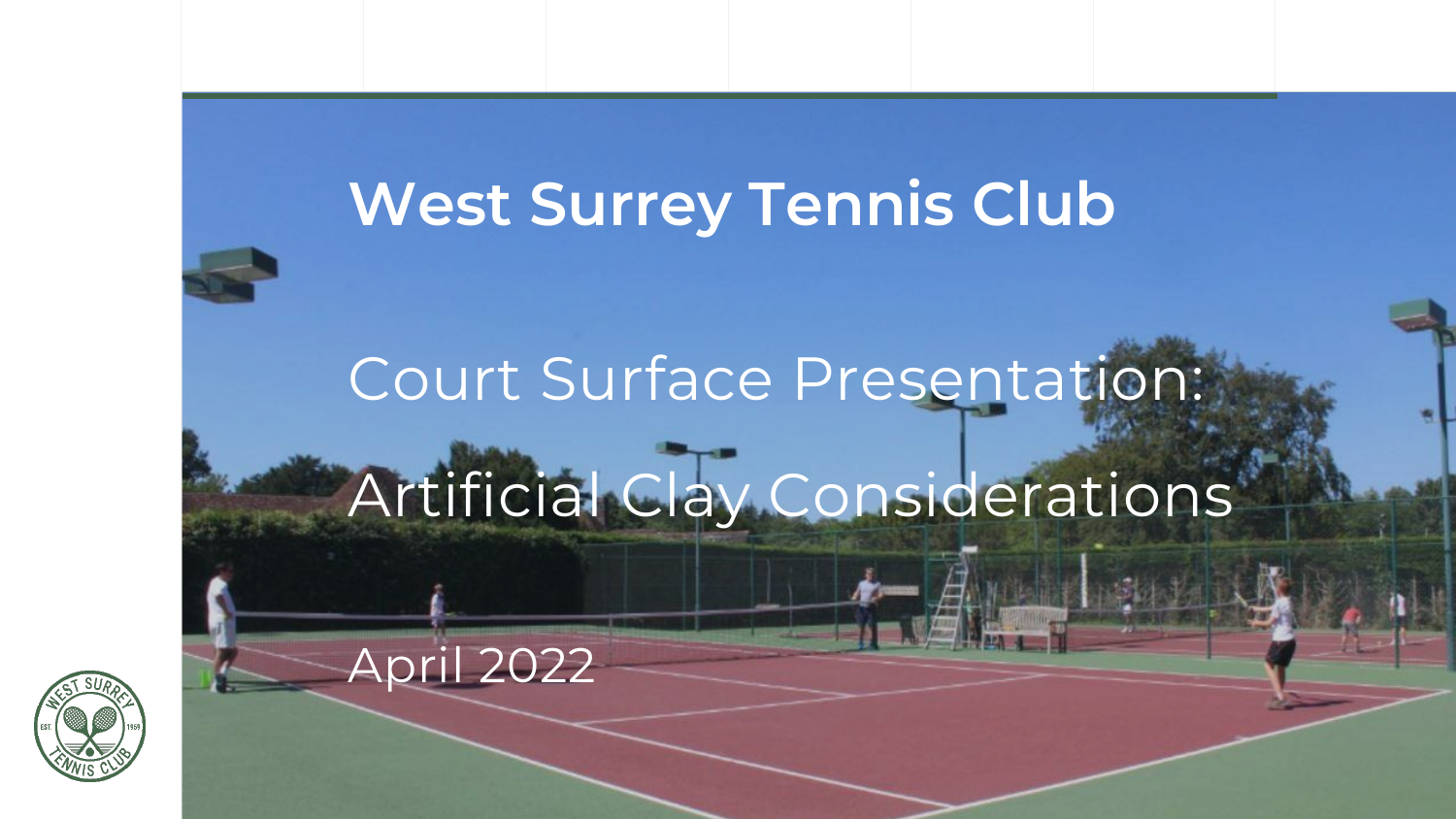#### **Background**

- $\sim$  Current courts resurfaced  $\sim$  10 years ago nearing end of life
- $-$  Repainted ~2018 but contractor error led to further remedial work required – causing loss of grip to surface
- ‒ Currently many members note issue of slips/fall when only slightly damp to wet conditions - reducing playing time for members and match disruption
- $-$  Frost at back of court in winter months (hedge side) takes time to clear - reducing playing time for members and match disruption
- ‒ Local trees and hedging creates foliage on court and conditions for moss growth
- $-$  Against this background, an assessment of what is suitable/potential surface type for members should a resurface be required soon - if so, what surface best?



Soundings and process initiated with Committee and golf club in order to obtain assessment and quotes from late 2021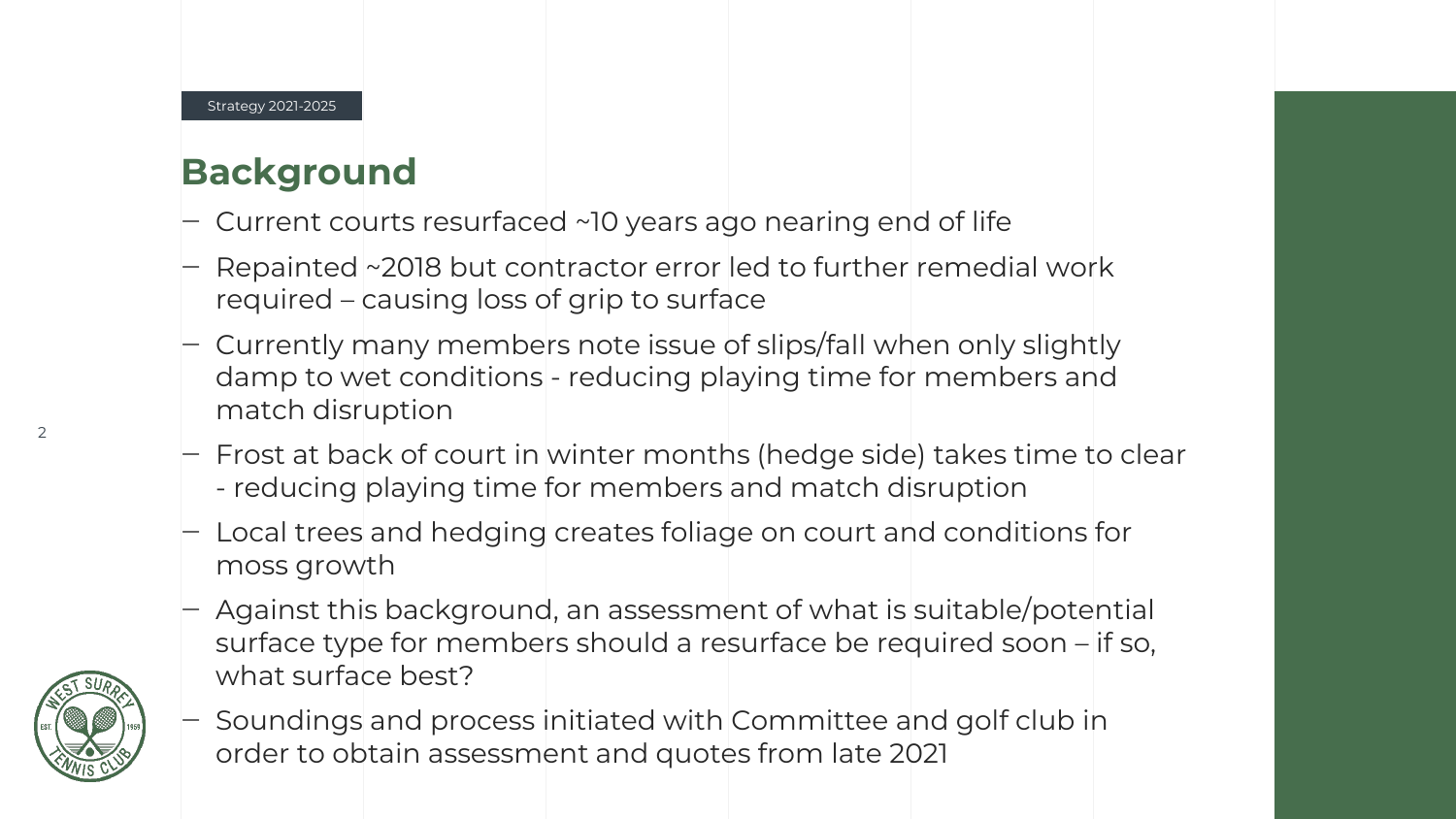#### Strategy 2021-2025

#### **Process**

- ‒ 3 contractors approached:
	- Trevor May: [www.trevormay.co.uk/](http://www.trevormay.co.uk/)
	- ‒ Chiltern Sports: [www.thechilterngroup.co.uk](http://www.thechilterngroup.co.uk/)
	- 1<sup>st</sup> Surface: <u>www.1st-surface.co.uk/</u>
- ‒ Soundings on alternative types of surface taken:
- ‒ Artificial grass: Graded fast, faster in wet conditions , skiddy low ball – deemed too much variance and unsuitable
- ‒ Poraflex porous cushioned acrylic: materially more expensive, doesn't deal with issue of frost at back of court, medium bounce
- ‒ Artificial clay: most popular new court surface in UK, playable in wet conditions, not so impacted by frost, more expensive than hard court resurface



‒ In this light - it made sense to assess practicalities and costs of Artificial clay resurfacing versus hard court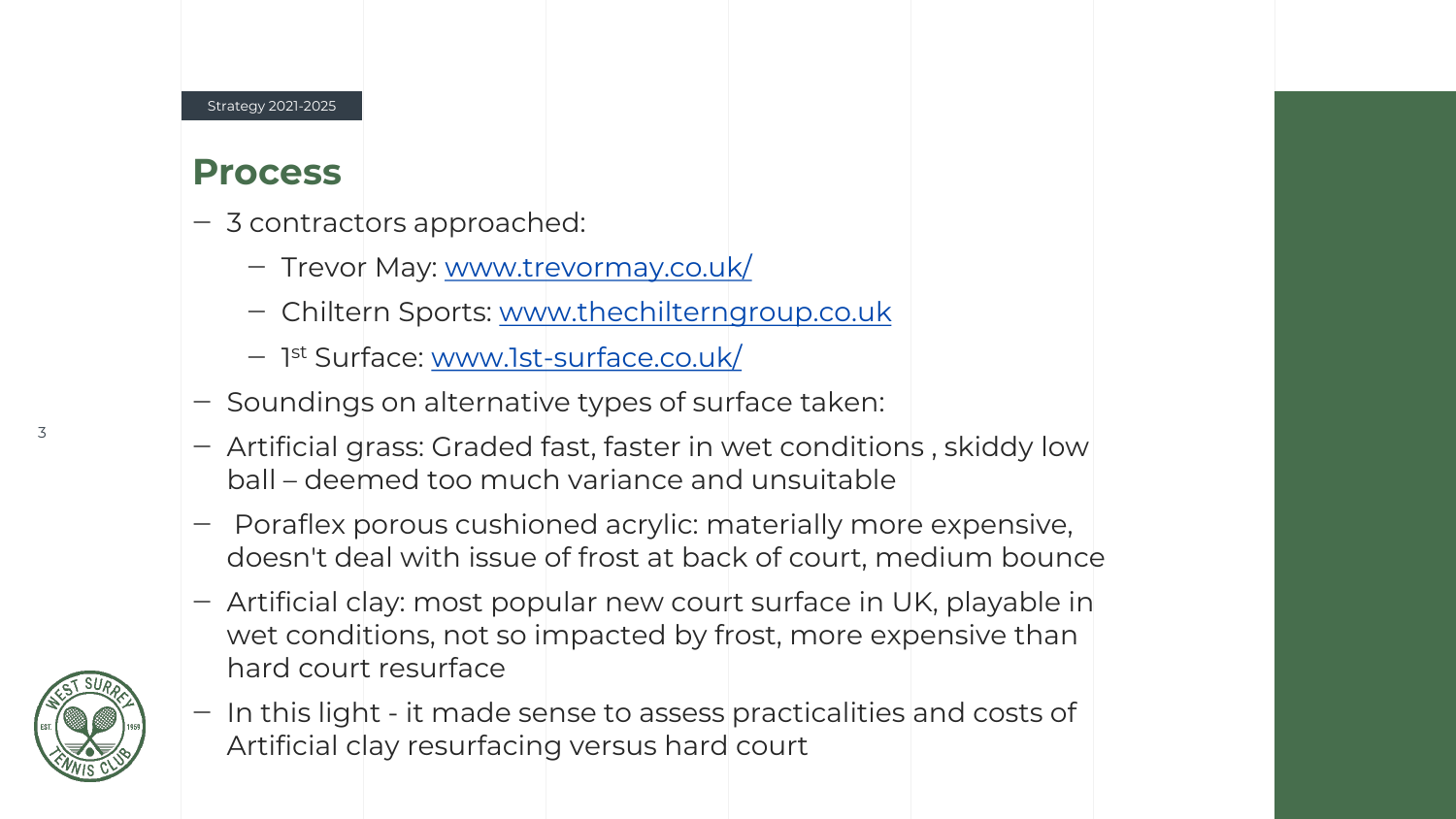#### **Process**

- ‒ Discussions with Golf Club board members on status of courts and feasibility of exploration of alternates
- Site visits from contractors Nov 21 Feb 22 and quotes obtained
- Presentation to the Golf Club Board for initiation of plans
- ‒ Following quotes received Requested formal approval which has been conditionally granted – March 22
- Soundings taken from members' experiences and other club contacts including Camberley and Bagshot tennis clubs including those performing maintenance for other clubs
- ‒ Playing sessions at Camberley and Bagshot from interested members and feedback obtained
- Application made to Surrey Tennis LTA for loan scheme. Agreement received in principle for financial support for works – formal council approval 1 June 22 (£20k interest fee loan)



4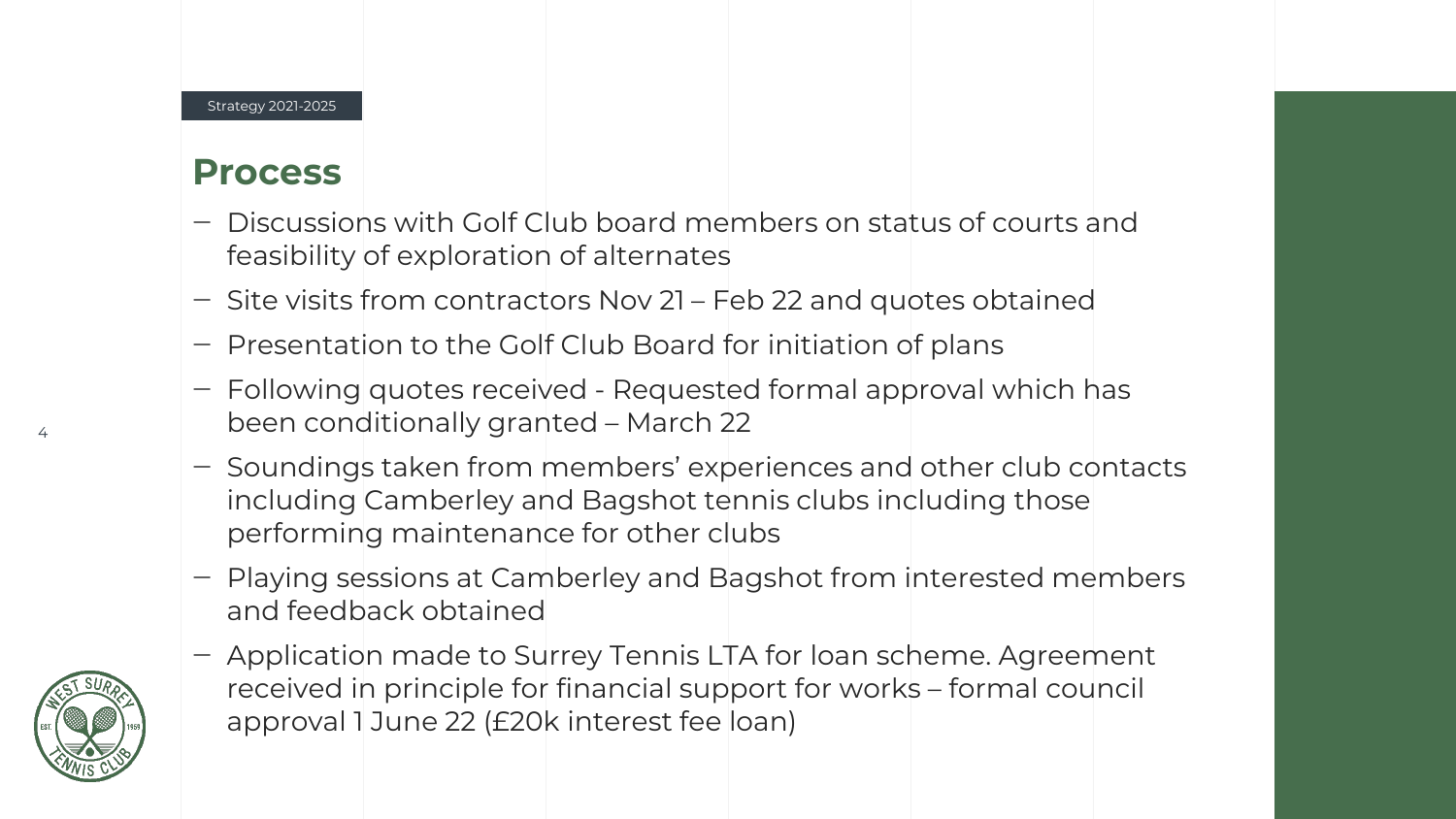#### **Court Change – all 3 or 2 and leave 1?**

- $\vdash$  Present hard court surface and drainage on 3 courts good enough to fit mat for artificial clay for all 3 surfaces – further deterioration may limit options
- $-$  Infill movement between courts an issue on shoes and wind/rainfall
- $\vdash$  Coaching on court 1 then play regularly on a different court?
- $-$  Some ADLTA matches over 3 courts
- Different surface options tend to be at courts with more courts (not 3)
- Knock-on impact on court booking if players like new surface may cause more congestion on courts 2&3
- ‒ Complications of members picking different court to suit their game rather than homogenous playing conditions for all
- $-$  Costs and economies of scale of changing 3 not 2 courts
- ‒ Court 1 will need resurfacing so investment for another 10years + required shortly
- ‒ Suggestion therefore to change all 3 courts at once



5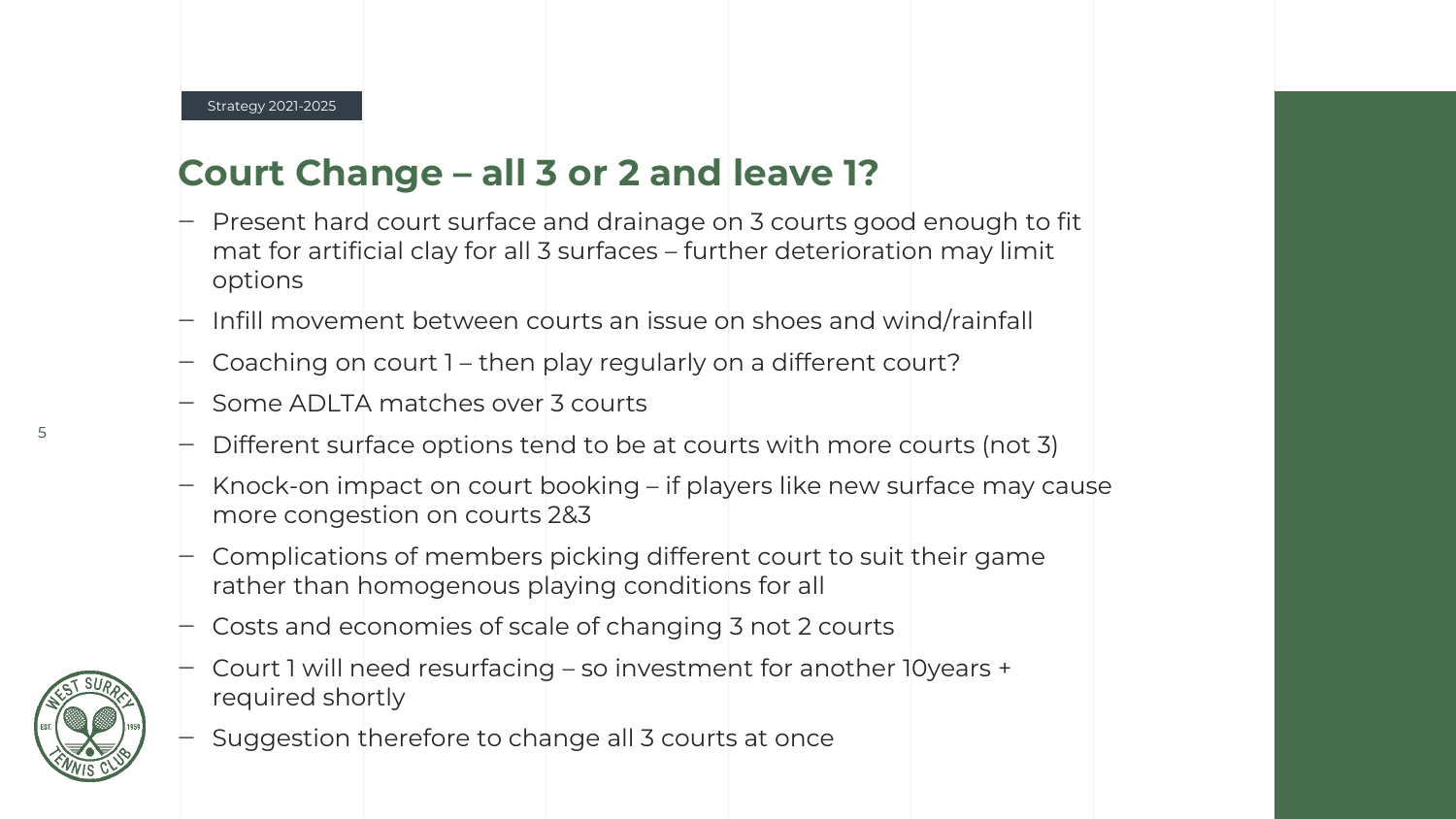#### **Player Experience**

| <b>What</b>                                    | <b>Tarmac</b>                     | <b>Artificial Clay</b>                                                                                                                                                                                                                                                                  |  |
|------------------------------------------------|-----------------------------------|-----------------------------------------------------------------------------------------------------------------------------------------------------------------------------------------------------------------------------------------------------------------------------------------|--|
| Play in dry conditions   Good                  |                                   | Good - feet tend to slide at pace but player can adapt                                                                                                                                                                                                                                  |  |
| Play in wet conditions Slippery when           | wet                               | Good - feet tend to slide at pace by players can adapt slide                                                                                                                                                                                                                            |  |
|                                                |                                   | Generally accepted that clay is easier to play on when wet/raining                                                                                                                                                                                                                      |  |
| Play in icy conditions                         | No                                | Light surface frost-drag the surface to break up any frost and check to ensure the surface is<br>not too slippery for play to commence                                                                                                                                                  |  |
|                                                |                                   | But if it is frozen, wait for it to thaw before using the court                                                                                                                                                                                                                         |  |
|                                                |                                   | Snow - the bulk of the snow can be removed to reduce the thaw time, provided care is<br>taken to avoid damaging the stability mat and dragging off the infill material - therefore<br>this is best done by hand                                                                         |  |
|                                                |                                   | Avoid walking on the snow and compacting it, as this will be likely to turn the snow to ice<br>and slow the thawing process. Ice - avoid playing on a frozen surface in the interests of<br>safety. Do not attempt to play or take maintenance equipment onto the court if it is frozen |  |
|                                                |                                   | or in the process of thawing                                                                                                                                                                                                                                                            |  |
| <b>Ball bounce</b>                             | Medium to high                    | Low to medium - medium in higher temperatures                                                                                                                                                                                                                                           |  |
| <b>Ball speed</b><br>Line calls                | Medium to fast                    | Medium to slow                                                                                                                                                                                                                                                                          |  |
|                                                | Depends on who<br>is calling them | Easier to establish in/out if enough synthetic clay covering                                                                                                                                                                                                                            |  |
| Ease on joints                                 | Not brilliant                     | More forgiving and less fatiguing on the body and less strain on the joints (especially knees)                                                                                                                                                                                          |  |
| Sureness of footing                            | Good                              | Feet tend to slide when changing direction, but player can adapt                                                                                                                                                                                                                        |  |
| Can ball machine be<br>used on artificial clay | Yes                               | Yes                                                                                                                                                                                                                                                                                     |  |
| Type of tennis shoe<br>required                | tennis shoes                      | Normal hardcourt   Trevor May recommend flat soled shoes for optimal performance                                                                                                                                                                                                        |  |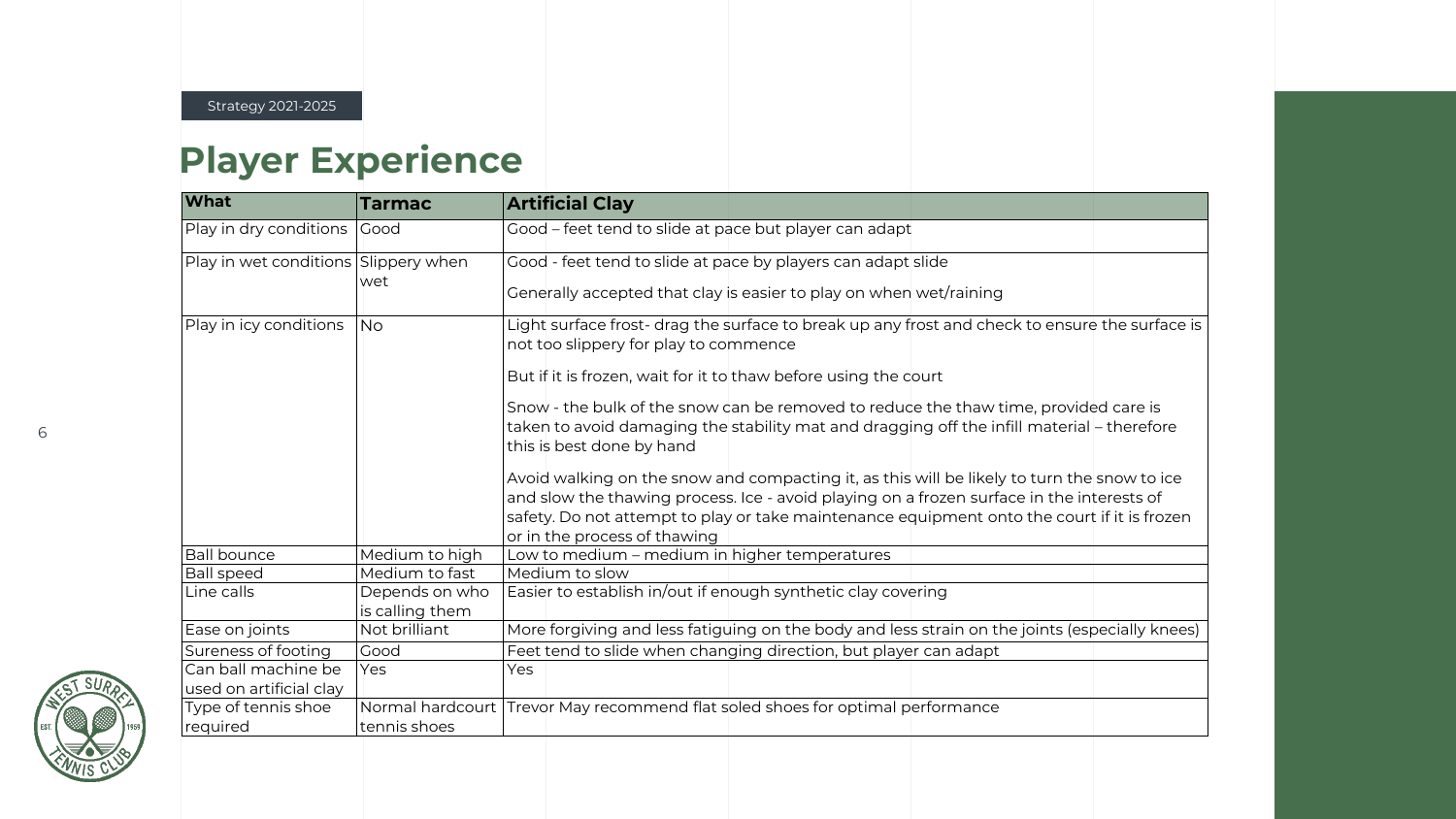#### **Maintenance – IMPORTANT – Member responsibility**

| What                                                               | <b>Tarmac</b>                                                                                                                                                                                             | <b>Artificial Clay</b>                                                                                                                                                                                                           |
|--------------------------------------------------------------------|-----------------------------------------------------------------------------------------------------------------------------------------------------------------------------------------------------------|----------------------------------------------------------------------------------------------------------------------------------------------------------------------------------------------------------------------------------|
| Players need to sweep<br>(using drag NETS)<br>before or after play | N/A                                                                                                                                                                                                       | <b>STRICTLY YES</b> - very important to use the drag NETS to keep<br>the clay evenly spread and the surface groomed                                                                                                              |
| Collection of leaf &<br>foliage debris before<br>play              | Leaves should be<br>cleared before play<br>but in practice they<br>never are although it<br>is easier to treat<br>Tarmac surface with<br>chemicals if moss<br>builds up because of<br>leaf/foliage/debris | Yes - leaf debris should not be trodden into the surface<br>Extremely important for players to make sure all leaf<br>fall/foliage debris is cleared before play as moss will cause<br>irreparable damage to stability mat/carpet |
| Soles of shoes need to<br>be cleared/brushed<br>after play         | N/A                                                                                                                                                                                                       | Yes – important to clear clay particles trapped in soles<br>otherwise they spread all over the place                                                                                                                             |
| Checking surface                                                   | N/A                                                                                                                                                                                                       | Yes – to ensure quality of surface, members should report any<br>damage to the surface, seams or stability mat to the without<br>delay                                                                                           |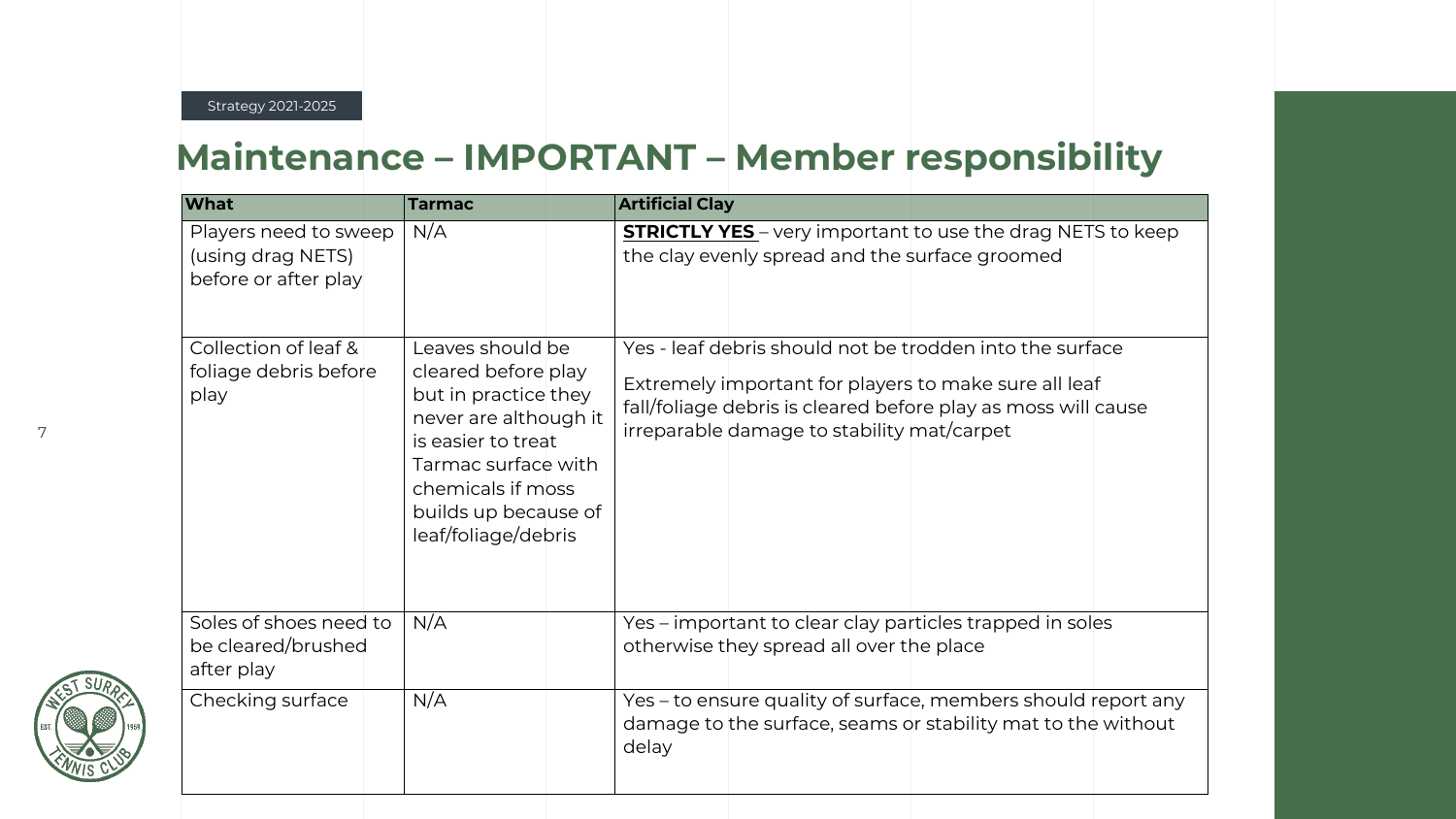#### **Maintenance – IMPORTANT – Club responsibility**

| What                                                                                    | <b>Tarmac</b>                                                                                                                                                                 | <b>Artificial Clay</b>                                                                                                                                                                                                                                                                                                                                                                                                                                                                                                                                                                                                                                                                                                                                                                                                                                             |
|-----------------------------------------------------------------------------------------|-------------------------------------------------------------------------------------------------------------------------------------------------------------------------------|--------------------------------------------------------------------------------------------------------------------------------------------------------------------------------------------------------------------------------------------------------------------------------------------------------------------------------------------------------------------------------------------------------------------------------------------------------------------------------------------------------------------------------------------------------------------------------------------------------------------------------------------------------------------------------------------------------------------------------------------------------------------------------------------------------------------------------------------------------------------|
| Significant increase<br>in club costs to be<br>required to<br>maintain court<br>surface | Presently, court<br>surface received<br>no/sparse<br>attention from<br>members. Falls to<br>voluntary basis by<br>Malcolm and moss<br>spray<br>intermittently by<br><b>GC</b> | Proposal to engage a clay court Maintenance Contractor (Trevor May) to conduct<br>bi-annual maintenance on the courts<br>Engage a local maintenance contractor to undertake activities require to ensure:<br>Quality surface for tennis<br>$\bullet$<br>Preserve the lift of the courts<br>$\bullet$<br>Ensure keep within the warranty terms provided by contractors<br>$\bullet$                                                                                                                                                                                                                                                                                                                                                                                                                                                                                 |
| Regular activities<br>of local<br>maintenance<br>contractor required                    | Minimal                                                                                                                                                                       | Check for moss or weed growth and treat if necessary, with approved chemicals<br>$\bullet$<br>Remove any leaves and branches, litter etc. to prevent accumulation and before<br>it starts to break down or decompose.<br>Sieve infill regularly to collect debris and dispose<br>$\bullet$<br>• Whole court area to be brushed for even distribution of infill (correct level 2mm<br>above top of stability mat<br>Clean mats / matwells at entrance gates<br>$\bullet$<br>Report any damage to the surface, seams or stability mat to the installer without<br>delay<br>The surface will be difficult or even impossible to work on when the surface is<br>$\bullet$<br>very wet, so picking a suitable time to carry out the maintenance each week will<br>be important. If the whole week is too wet, then resume maintenance as soon as<br>conditions improve. |

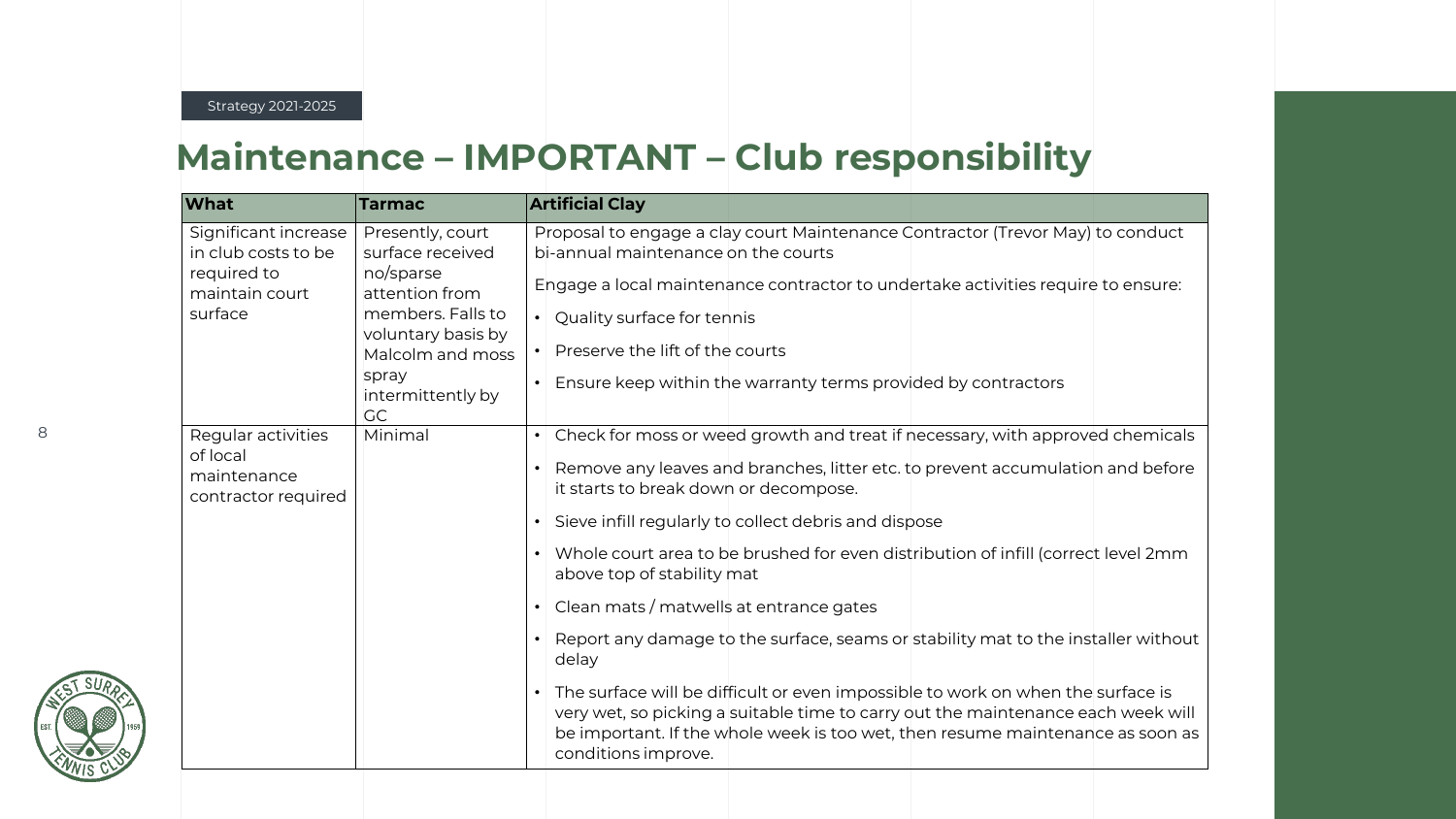#### **Maintenance – IMPORTANT – Club responsibility**

| <b>What</b>                                           | <b>Tarmac</b>                                                            | <b>Artificial Clay</b>                                                                                                                                                                                                                                                                                                                                                                                                                                                                                                                                                                                             |  |  |
|-------------------------------------------------------|--------------------------------------------------------------------------|--------------------------------------------------------------------------------------------------------------------------------------------------------------------------------------------------------------------------------------------------------------------------------------------------------------------------------------------------------------------------------------------------------------------------------------------------------------------------------------------------------------------------------------------------------------------------------------------------------------------|--|--|
| Regular                                               | Intermittent                                                             | Trevor May Ltd advise that WSTC carry two maintenance visits per year which                                                                                                                                                                                                                                                                                                                                                                                                                                                                                                                                        |  |  |
| activities of the                                     | moss                                                                     | involves the use of professional maintenance equipment that provides a deeper                                                                                                                                                                                                                                                                                                                                                                                                                                                                                                                                      |  |  |
| Clay Specialist                                       | treatment                                                                | penetration of the infill, lifting it from the surface, removing finer debris, before                                                                                                                                                                                                                                                                                                                                                                                                                                                                                                                              |  |  |
| required                                              | (undertaken by<br>Golf Club<br>groundsman)<br>Jet washing<br>irregularly | replacing the infill into the stability mat.<br>This operation prevents over compaction and contamination of the infill that leads<br>to reduced drainage and surface performance. This work needs to be done during<br>dry weather conditions. This annual service will also allow an inspection of the<br>surface and the opportunity to provide any guidance that may be required<br>regarding court usage and routine maintenance procedures.<br>Moss<br>Once per year by clay maintenance contractor or as necessary to apply moss killer<br>on surfaces that are susceptible or have evidence of moss growth |  |  |
| Repainting                                            | Courts need                                                              | N/A                                                                                                                                                                                                                                                                                                                                                                                                                                                                                                                                                                                                                |  |  |
|                                                       | repainting<br>every 5 years                                              |                                                                                                                                                                                                                                                                                                                                                                                                                                                                                                                                                                                                                    |  |  |
| Purchase and                                          | Minimal                                                                  | Required to purchase specialised equipment to maintain the courts, including:                                                                                                                                                                                                                                                                                                                                                                                                                                                                                                                                      |  |  |
| maintenance of<br>specialist<br>equipment<br>required | 3x brushes                                                               | • 6 x Drag Mats, 6 x Line brush, 1 x Drag Brush, 3 x Shoe brush by gates, 1 x Leaf<br>removal net, 1 x sieve, buckets for debris<br>In addition, potentially require storage facility/shed to store infill material (must be<br>$\bullet$<br>bone dry so not to damage paper bags which contain clay infill)                                                                                                                                                                                                                                                                                                       |  |  |
|                                                       |                                                                          |                                                                                                                                                                                                                                                                                                                                                                                                                                                                                                                                                                                                                    |  |  |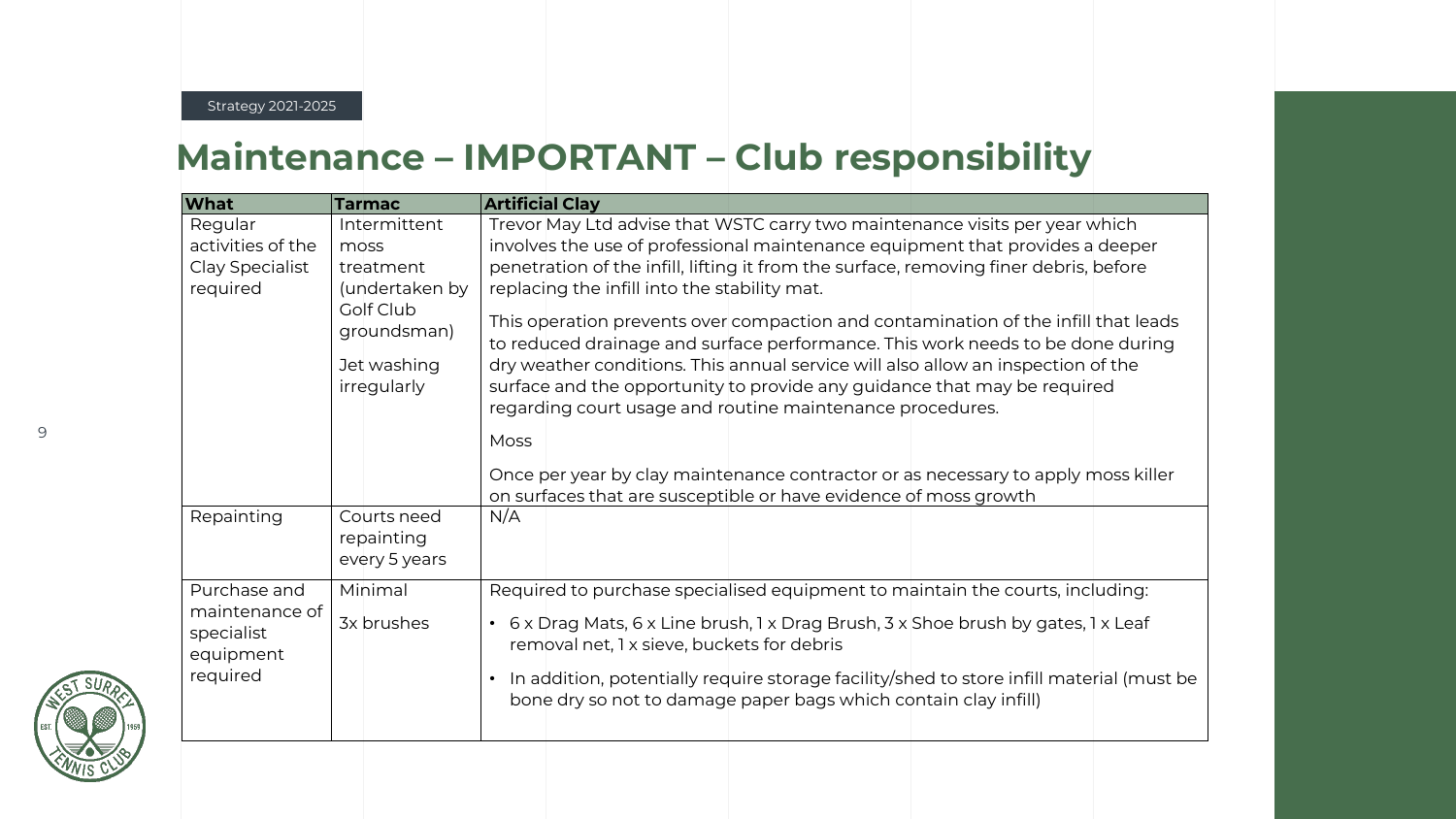### **Summary – Hardcourt v Artificial Clay**

- ‒ Positive feedback on surface for tennis from many members who have played on Artificial Clay regularly and also feedback from members' site visits
- ‒ Nature of surface as set out means likely:
	- more play in damp/wet conditions
	- ‒ More play in frosty conditions although no play in severe cold possible
	- Less slips and falls likely versus current surface
- ‒ **BUT**  members and the club will need to take responsibility for significantly more ongoing maintenance. This will ensure:
	- Preservation of the investment 12/15 years if maintained properly
	- ‒ Preservation of fitter and material warranty
	- ‒ Ensuring there is a better tennis experience for members

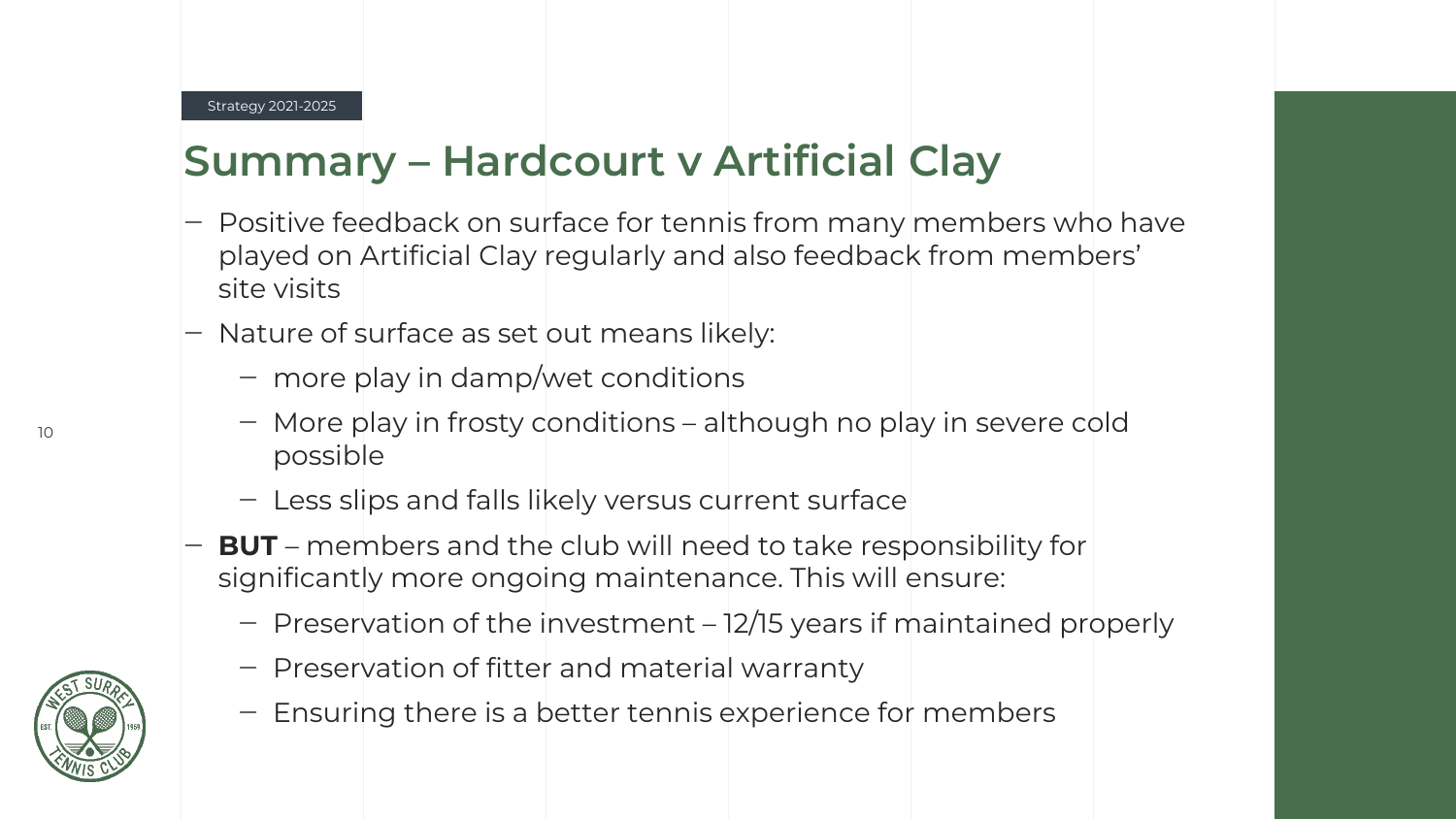Strategy 2021-2025

#### **Annual Maintenance Costs v Hard Court**

**(subject to confirmation with Committee and Golf Club)**

| What                                             | <b>Estimated for Tarmac</b> | <b>Estimated for Clay</b> |
|--------------------------------------------------|-----------------------------|---------------------------|
|                                                  |                             |                           |
| Trevor May bi-annual maintenance*                | N/A                         | £1,640                    |
| Local contractor maintenance**                   | N/A                         | £2,080                    |
| Infill material - based on I tonne per annum est | N/A                         | £700                      |
| Moss clearance                                   | £100                        | £100                      |
| Court painting***                                | £880                        | N/A                       |
| Equipment amortisation ****                      | £17                         | £1,070                    |
| Jet wash                                         | £200                        | N/A                       |
|                                                  | £1.197                      | £5,590                    |
| VAT at 15%                                       | £180                        | £838                      |
| <b>TOTAL BUDGET COST FOR MAINTENANCE</b>         | £1,376                      | £6,428                    |

\* 3 courts 2x per year recommended per TM quote as best practice

\*\* Tarmac courts not currently cleaned/maintained with active outsourced management - volunteers cost cannot be determined

\*\* Clay local maintenance TBC - est 2 hours 1x per week at £20 per hour

\*\*\* repainting cost £4,400 every 5 years = \*£880 per annum

\*\*\*\* see analysis below

Equipment

|                   | Number*    | Unit Cost | Total £ no VAT |
|-------------------|------------|-----------|----------------|
| Drag mats         | 6          | £155      | £930           |
| Line brush        | 6          | £225      | £1,350         |
| Drag brush        |            | £250      | £250           |
| Shoe brush        | 3          | £93       | £279           |
| Leaf net          |            | £365      | £365           |
| Sieve             |            | £35       | £35            |
|                   |            |           | £3,209         |
| Amortisation cost | 3<br>years |           | £1,070         |
|                   |            |           |                |



11

\* Recommended by TM/from discussions with other clubs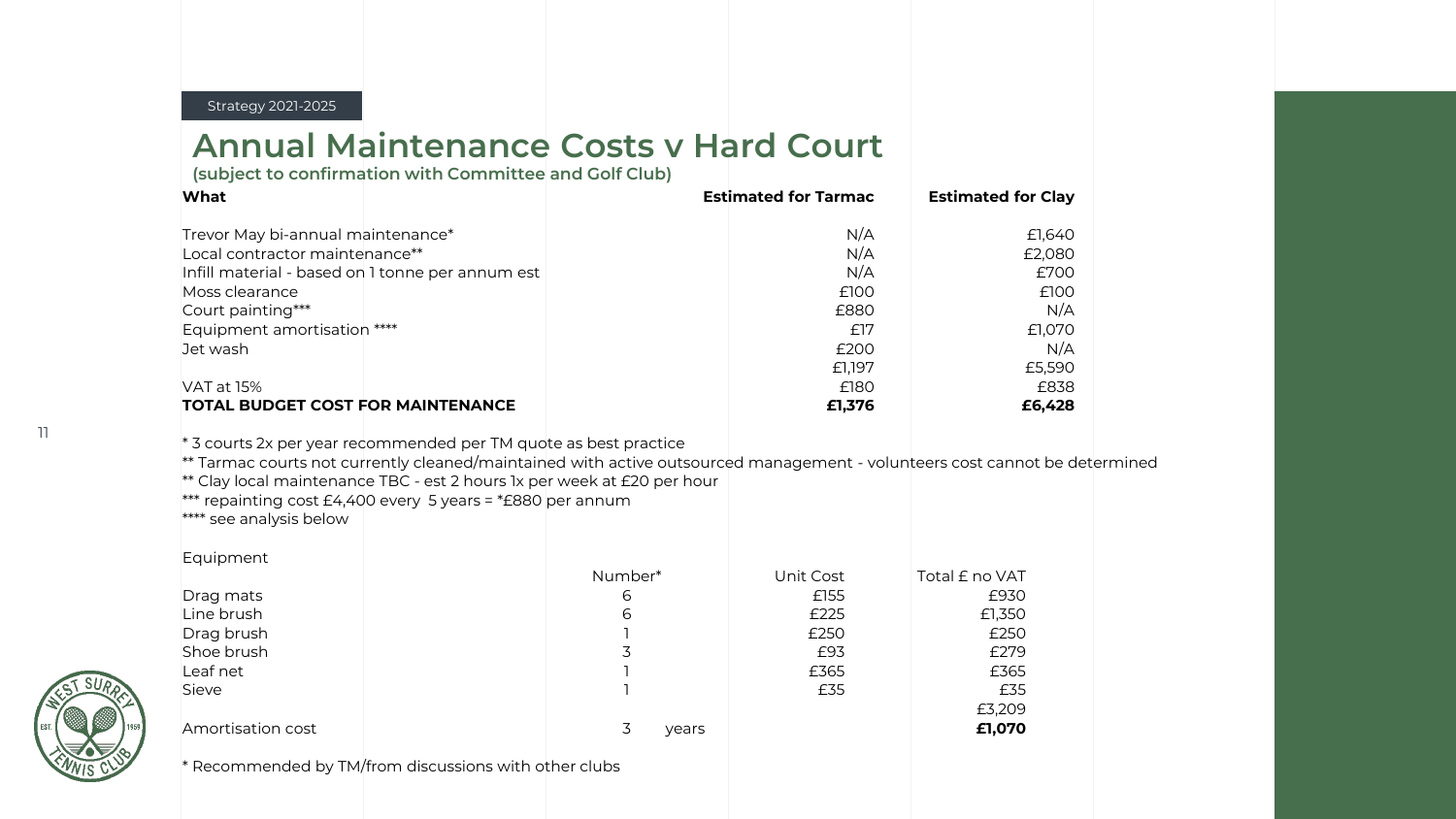#### Strategy 2021-2025

#### **Financial Plans**

- ‒ Welcome support of Golf Club in principle input and comments gratefully received
- $-$  Surrey LTA loan application approved in principle  $+$  final confirmation on 1 June 22 - interest free loan for up to £20k repayable over 10 years
- ‒ Strong current financial management on voluntary basis ongoing hard work and thanks to Glenn and Malcolm. 5 year contribution analysis as follows:

| <b>YEAR</b> | <b>INCOME</b> | <b>EXPENSES</b> | <b>CONTRIBUTION</b> |
|-------------|---------------|-----------------|---------------------|
| 2017        | £32,900       | £18,303         | £14,597             |
| 2018        | £32,495       | £13,053         | £19,442             |
| 2019        | £34,304       | £10,628         | £23,676             |
| 2020        | £31,015       | £6,866          | £24,149             |
| 2021        | £43,800       | £10,282         | £33,518             |

‒ Costs of maintenance dependent on members' daily responsibilities to support the upkeep and help maintain the playing surface



‒ Financial costs to be spent are a balance – with costs of maintenance, day to day members' actions and quality of resultant surface quality being key inputs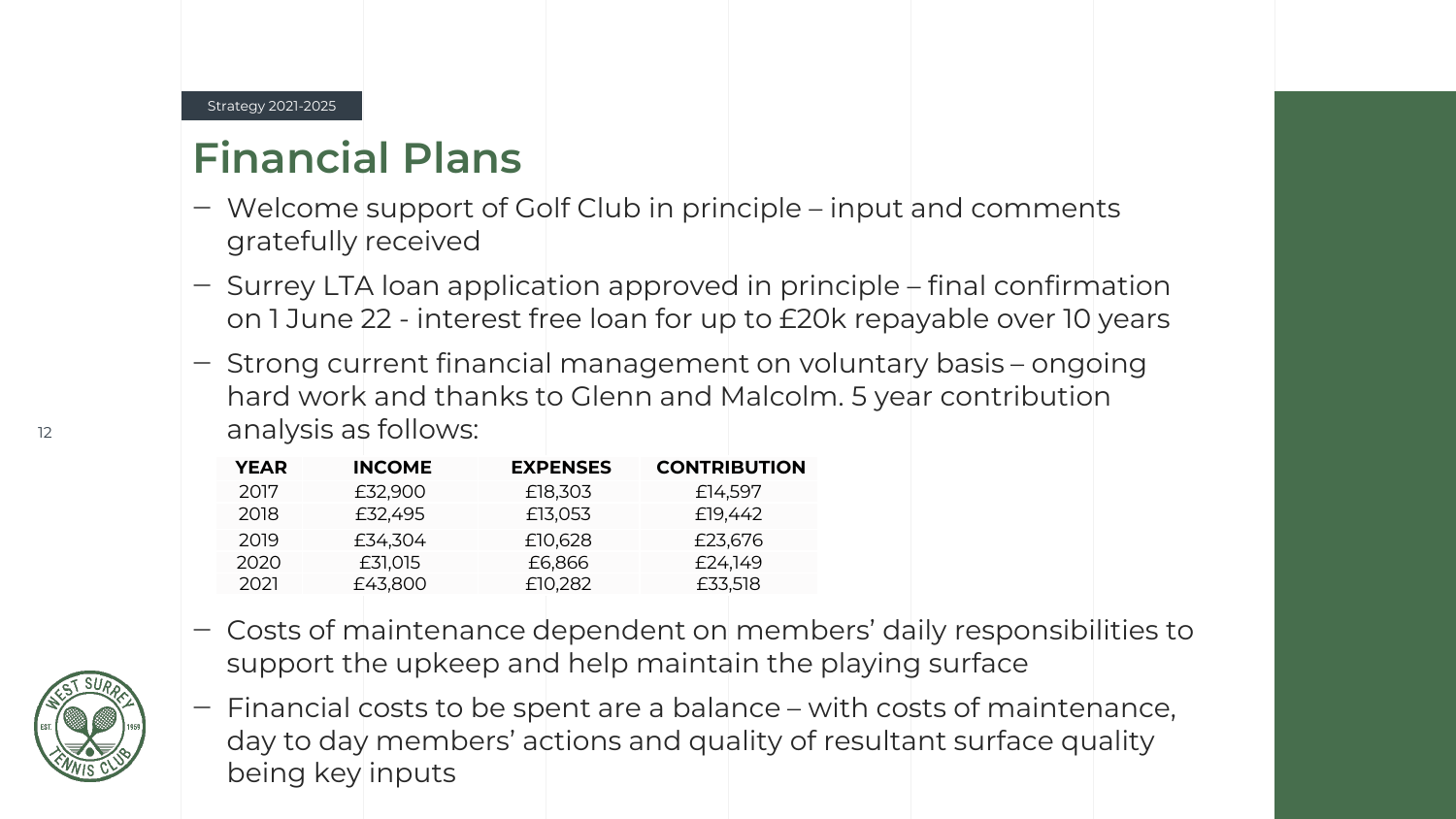#### **Next steps**

- ‒ Information shortly available to members for their review and consideration. Including contractor details and quotes, technical backup documents and members' feedback from visits
- ‒ Information pack to be available online and in clubhouse
- $\sim$  Vote yes or no open once information available to members
- ‒ 1 vote per adult member: Yes or No
- $-$  e.g. "Do you want to change the surface from hard court to artificial clay?"
- ‒ Approval on simple majority
- $-$  Further information at Club AGM (19<sup>th</sup> May 2022)
- $-$  Vote to close 23rd May
- Surrey Tennis LTA funding decision on 1<sup>st</sup> Jun 2022
- ‒ If members vote in favour, intention to proceed with works this Sept 2022



#### **Thank you for you consideration**